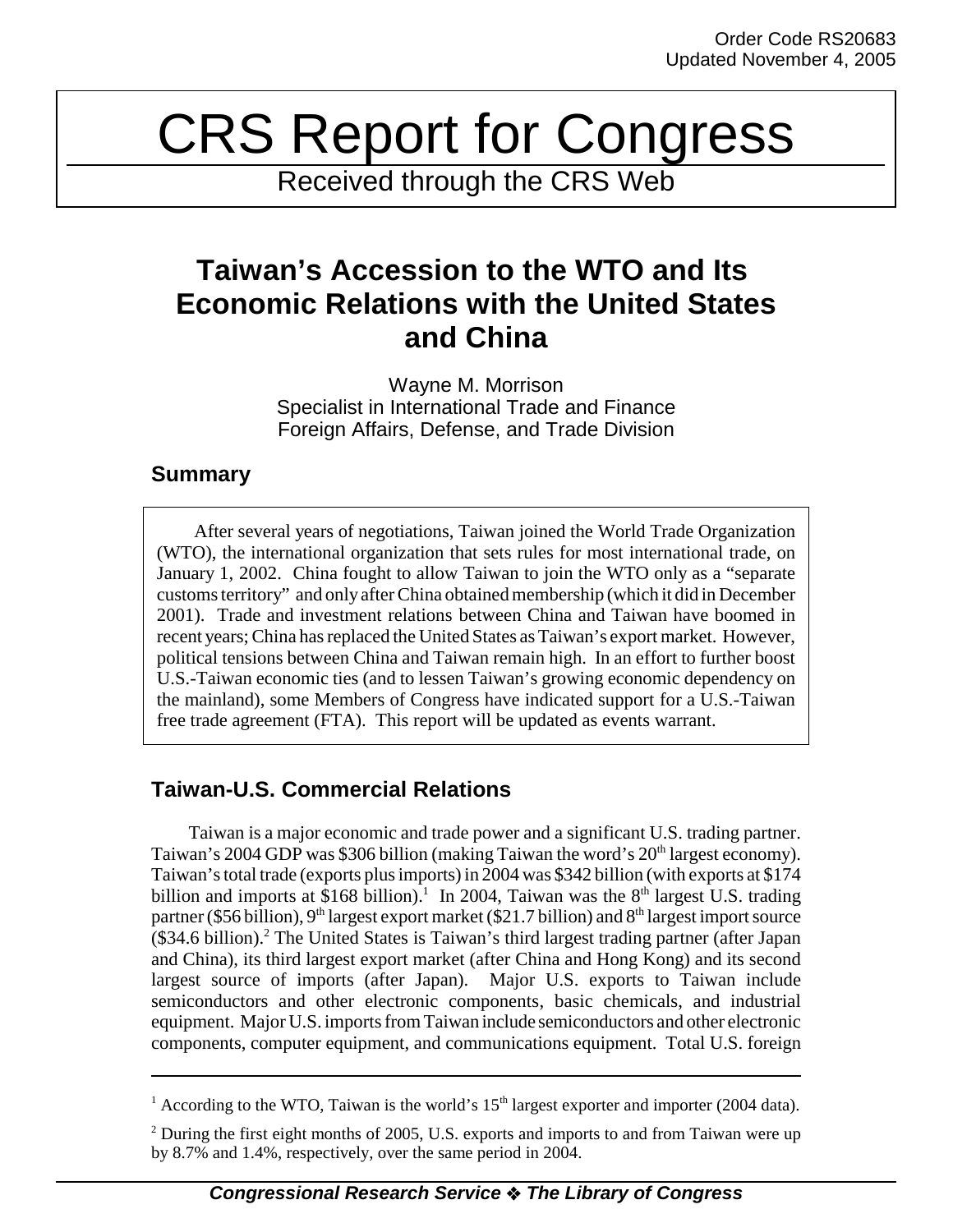direct investment (FDI) in Taiwan (on a historical cost basis) in 2003 was \$12.1 billion, while Taiwan FDI in the United States was \$3.0 billion.<sup>3</sup>

|                                                   | 2000    | 2001    | 2002    | 2003    | 2004    | 2003-2004<br>% Change |
|---------------------------------------------------|---------|---------|---------|---------|---------|-----------------------|
| <b>Total U.S. Exports to Taiwan</b>               | 22.4    | 18.2    | 18.4    | 17.5    | 21.7    | 24.3                  |
| Top 3 U.S. Exports to Taiwan                      |         |         |         |         |         |                       |
| Semiconductors and other<br>electronic components | 5.5     | 4.2     | 4.9     | 4.5     | 4.1     | $-9.4$                |
| Basic chemicals                                   | 1.5     | 1.1     | 1.2     | 1.4     | 2.1     | 51.2                  |
| Industrial machinery                              | 2.7     | 1.0     | 1.0     | 0.7     | 1.6     | 141.4                 |
| <b>Total U.S. Imports from Taiwan</b>             | 40.5    | 33.4    | 32.2    | 31.6    | 34.6    | 9.5                   |
| Top 3 U.S. Imports from Taiwan                    |         |         |         |         |         |                       |
| Semiconductors and other<br>electronic components | 10.4    | 7.2     | 6.3     | 6.2     | 7.3     | 17.7                  |
| Computer equipment                                | 8.3     | 7.0     | 7.1     | 5.4     | 4.1     | $-22.8$               |
| Communications equipment                          | 1.4     | 1.1     | 0.9     | 1.0     | 1.4     | 43.8                  |
| <b>U.S. Trade Balance</b>                         | $-16.1$ | $-15.2$ | $-13.8$ | $-14.1$ | $-12.9$ |                       |

#### **Table 1. U.S.-Taiwan Trade: 2000-2004**

(\$ millions)

**Source:** U.S. International Trade Commission DataWeb.

#### **Taiwan and the WTO**

Taiwan's attempt to join the General Agreement on Tariffs and Trade (GATT) and its successor organization, the World Trade Organization (WTO), dates back to 1990. In September 1992, a GATT Working Party was established to handle Taiwan's application to the GATT as "the Separate Customs Territory of Taiwan, Penghu, Kinmen and Matsu," or "Chinese Taipei" (a designation similar to that of Hong Kong and Macau, both of which, while not independent countries, are WTO members). At that time, several GATT signatories indicated support for allowing Taiwan to join the GATT only after China did, a position supported by many members when the WTO was established in 1995.

 $3$  U.S. FDI data for Taiwan in 2004 has been suppressed to avoid disclosure of data of individual companies. Taiwanese FDI in the United States in 2004 was \$3.2 billion.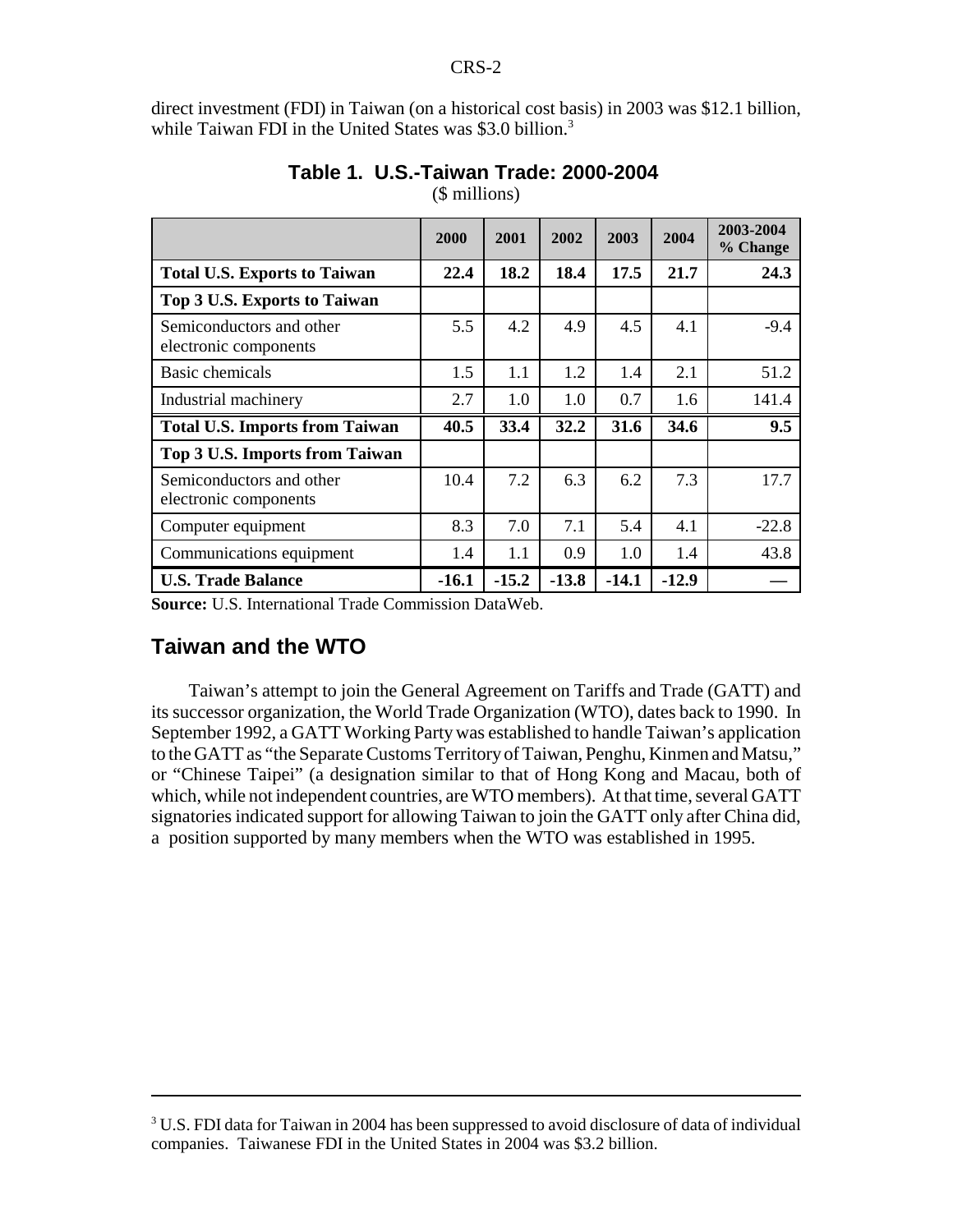Taiwan's WTO membership was formally approved on November 11, 2001, the day after China's WTO membership was approved.<sup>4</sup> On December 2, 2001, the Taiwanese government notified the WTO that it had ratified its WTO accession agreement, and on January 1, 2002, it joined the WTO. Under the terms of its WTO accession, Taiwan agreed to cut tariffs and remove non-tariff barriers over specified time periods:

- **Tariffs.** Simple average tariffs on agricultural products dropped from their pre-WTO level of 20% to14% in 2002, and will fall to 12.9% by 2007 when tariff cuts are fully implemented.<sup>5</sup> Similarly, simple average tariffs on industrial goods dropped from 6.0% to 5.8% (in 2002) and scheduled to fall to 4.2% in 2004. Taiwan agreed to join all Uruguay Round zero-for-zero initiatives by eliminating all tariffs on paper, pharmaceuticals, medical equipment, construction equipment, steel, toys, furniture, agriculture equipment, civil aircraft, distilled spirits, and information technology products. Taiwan also agreed to participate in the WTO Chemical Harmonization Initiative.
- ! **Automotive Products.** Taiwan agreed to cut tariffs on imported autos from 30% to 10%, decrease the commodity tax on vehicle imports, eliminate an existing 9% subsidy on automobile components designed in Taiwan, and remove a 50% local content requirement for auto parts.
- ! **Government Procurement.** Taiwan agreed to join the WTO Government Procurement Agreement (GPA), which will open its procurement markets to a wide range of U.S. products, including power-generating, transport and power transmission services.<sup>6</sup> Taiwan also agreed to implement a new, more fair and transparent, contract and dispute resolution system regarding government contracts.
- ! **Services.** Upon WTO accession, Taiwan agreed to open completely a number of service sectors, including professional services (architects, accountants, engineers, lawyers), audiovisual services, express delivery services, advertising, computer services, construction, wholesale and retail distribution, franchising, and environmental services. Taiwan also agreed to allow foreign companies to hold a controlling interest in Taiwan communications companies, and to remove various barriers for telecommunication services in Taiwan. Finally, Taiwan agreed to provide substantially full market access and national treatment in the full range of financial services, such as banking, insurance, and securities.

<sup>&</sup>lt;sup>4</sup> Later that month, Taiwan's Legislative Yuan passed a comprehensive revision to its tariff schedules to reflect its WTO commitments.

<sup>&</sup>lt;sup>5</sup> Taiwan agreed to implement 68% of its tariff reductions upon accession. The remaining 32% (covering 2,217 tariff lines) will be implemented over time. For example, tariff reductions for most chemicals, iron and steal, auto parts, and plywood will be completed by 2004, and those for most motor vehicles by 2008.

<sup>6</sup> *The Taiwan Economic News* reported in December 2002 that Taiwan was close to completing negotiations to join the GPA. However, a final agreement has yet to be worked out.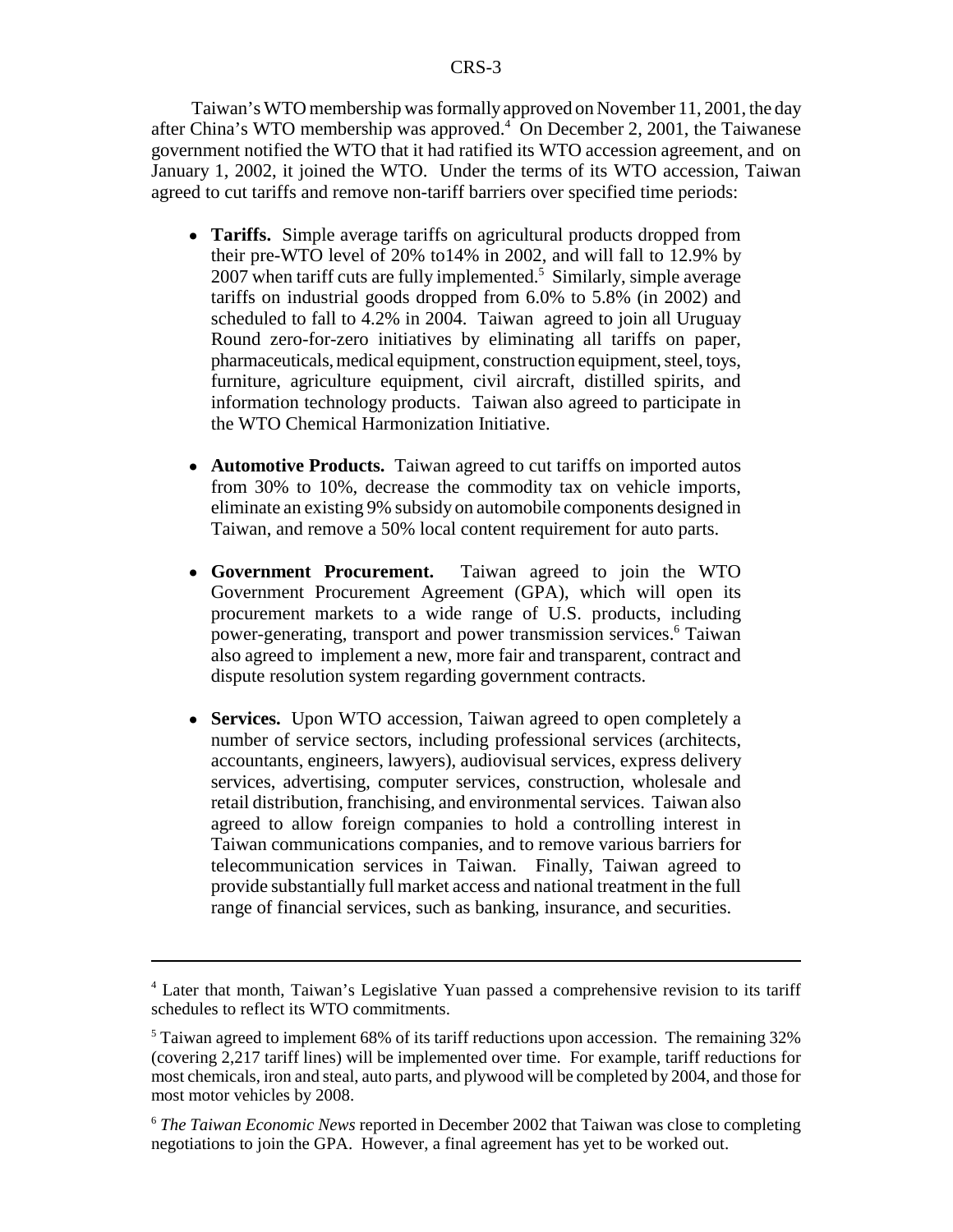- ! **Agriculture.** Taiwan agreed to immediately liberalize previously closed markets for rice; expand market access for pork, poultry, and variety meats; and to make significant immediate tariff reductions on hundreds of agricultural products (such as potato products, pears, grapes, grapefruit, sunflower oil, and soup). Taiwan also agreed to eliminate restrictive sanitary and phytosanitary (SPS) regulations.
- ! **Intellectual Property Rights (IPR)**. Taiwan agreed to makes its IPR protection regime conform to the WTO Agreement on Trade-Related Aspects of Intellectual Property Rights (TRIPs) upon accession.

U.S. government and business officials have given Taiwan relatively good marks for its WTO implementation efforts to date. However, complaints have arisen over a number of issues, including inadequate enforcement of IPR laws, failure to privatize state-owned enterprises, lack of transparency for trade rules and regulations, restrictive SPS measures, uneven administration of tariff-rate quotas (especially for rice), and regulatory barriers on pharmaceuticals and telecommunications.

#### **WTO and Taiwan-China Commercial Ties**

Bilateral trade flows have grown substantially since Taiwan and China joined the WTO, despite the current lack of direct economic and political links (most trade goes through Hong Kong). According to Taiwan trade data, its exports to China have risen from \$9.9 billion in 2002 to \$34 billion in 2004 (up 243%), while imports have risen from \$7.9 billion to \$16.7 billion (up 111%), making China one of Taiwan's fastest growing trading partners (see **Table 2**). In 2004 alone, Taiwan exports to, and imports from, China rose by 58.9% and 51.8%, respectively in 2004 (over 2003 levels). 7

Taiwan places significant restrictions on imports from China (especially products that might compete directly with Taiwanese-made goods). Many trade restrictions have been lifted in recent years, which has boosted imports from China. Taiwan's trade policies have helped it maintain large trade surpluses with China. Taiwan's trade data indicates that it had a \$17.3 billion trade surplus in 2004 (while Chinese data estimate that surplus at \$51.3 billion).

|               | <b>Total Trade</b> | <b>Exports</b> | <b>Imports</b> | <b>Trade Balance</b> |
|---------------|--------------------|----------------|----------------|----------------------|
| Japan         | 56.8               | 12 7<br>ے . ب  | 43.6           | $-30.4$              |
| United States | 49.8               | 28.1           | 21.6           | 0.J                  |
| <b>China</b>  | 50.7               | 34.0           | 16.7           | ر ، ر                |

#### **Table 2. Taiwan's Major Trading Partners: 2004**  (\$ billions)

<sup>7</sup> Chinese trade data show the level of bilateral trade to be significantly higher than Taiwanese data. Chinese data show total trade with Taiwan at \$78.3 billion in 2004; imports from, and exports to, Taiwan were \$64.8 billion and \$13.5 billion, respectively. The disparity between China's and Taiwan's trade data is likely the result of how the two sides count trade that passes through Hong Kong. The Chinese data would indicate that a significant share of Taiwan exports to Hong Kong (as reported in official Taiwanese trade data) is actually re-exported to China.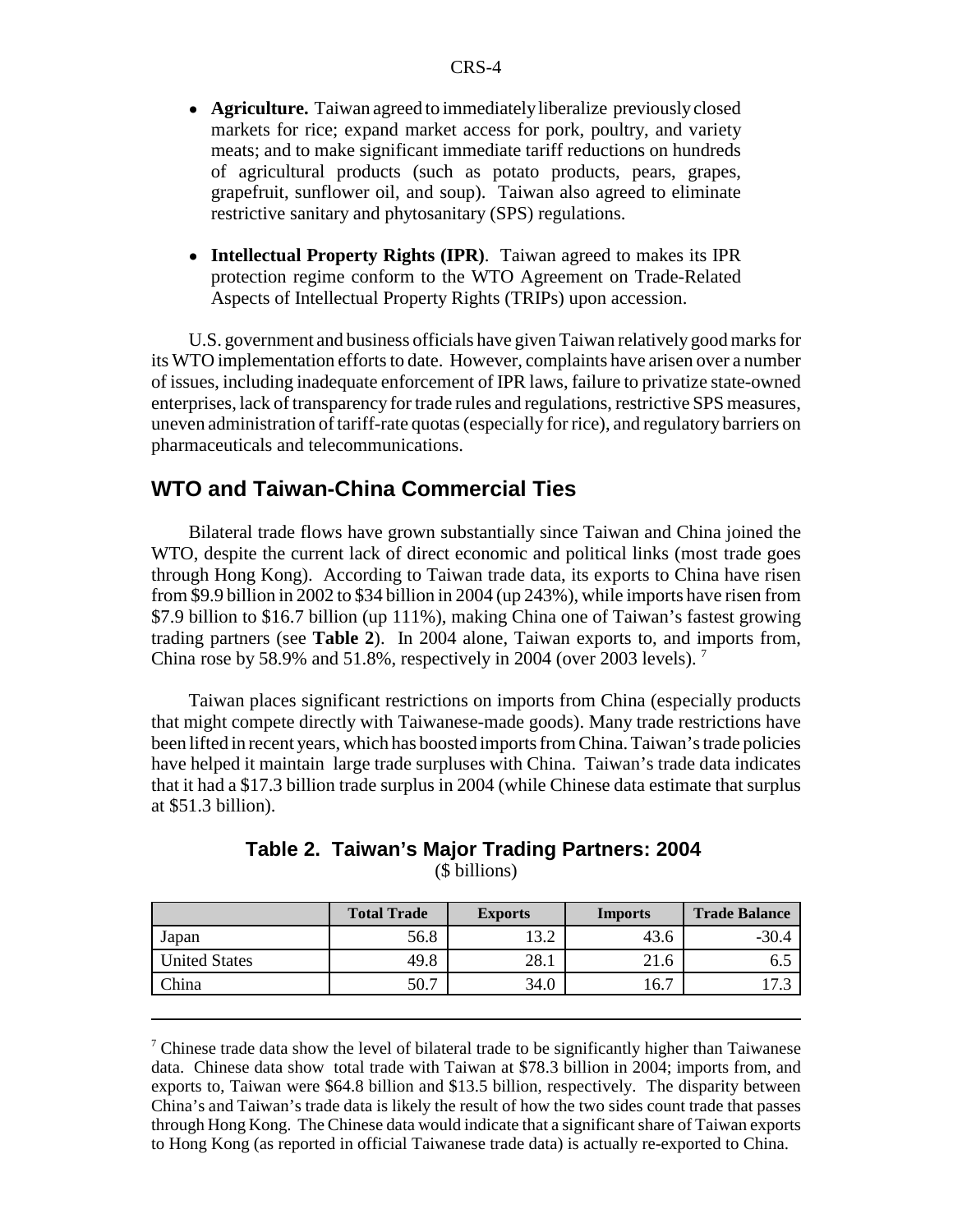| r<br>v<br>U |
|-------------|
|-------------|

| Hong Kong                 | 31.9  | 29.8                 | 2. l  |        |
|---------------------------|-------|----------------------|-------|--------|
| South Korea               | .∪    | $\sim$ $\sim$<br>ں ر | 11.6  | $-0.5$ |
| <b>Taiwan World Trade</b> | 341.9 | 174.0                | 167.9 | 0. L   |

**Sources:** Taiwan Bureau of Foreign Trade. Chinese and Taiwanese data on their bilateral trade differ substantially.

Taiwan has shifted many of its labor-intensive, export oriented, industries to the mainland. The actual level of Taiwanese FDI in the mainland is greatly debated. Taiwan maintains restrictions on the amount and types of investment that are allowed to be made in China by Taiwanese investors, although many seek to circumvent these restrictions by investing in the mainland through off-shore companies. Taiwanese data show the cumulative level of Taiwanese FDI in China through 2004 at about \$41.3 billion, or about half of its cumulative FDI. Some Taiwanese business groups contend that the actual level of Taiwanese FDI in China is far higher than Taiwanese and Chinese official data, with estimates ranging from \$60 billion to over \$150 billion. According to Taiwan's Ministry of Finance (MOF), Taiwanese FDI flows to the mainland over the past five years have "increased by leaps and bounds." The MOF estimates that the share of Taiwan's total FDI going to the mainland (on an annual basis) rose from 33.3% in 2000 to 67.2% in 2004, an indication that mainland China has become the dominant destination for Taiwanese investors.<sup>8</sup> Electronics and electrical industries are the largest recipients of Taiwanese FDI in the mainland. According to a report by the Center for Strategic and International Studies (CSIS), Taiwan invested firms employed a total of 8.2 million Chinese workers (3.9 percent of China's urban labor force) and produced \$70.2 billion in output (or 4.6 percent of China's total industrial output).<sup>9</sup>

 Since 1996, the Taiwanese government has maintained a "no haste, be patient" policy, seeking to limit the level of Taiwanese investment with the mainland for security reasons, but this policy has come under review in recent years, mainly because of growing economic problems in Taiwan. The economic slowdown in the United States and other major world economies in 2001 caused Taiwanese exports (especially information technology products) to decline sharply, raising unemployment to record levels (5.3% in November 2001), and pushing the economy into recession (real GDP declined by 2.1%). These conditions led several Taiwanese government and business officials to call for an abandonment of the "no haste, be patient" policy as a means to help revive the economy. In August 2001, Taiwanese President Chen Shui-bian endorsed the replacement of the "no haste, be patient" policy with an "active opening, effective, management" policy, which would relax current restrictions on investment in the mainland, establish commercial links with China, and gradually allow mainland investment in Taiwan.

Supporters of closer economic integration with the mainland argue that Taiwanese firms must take advantage of China's growing demand for goods and services, as well as its abundant low-cost labor, in order to stay competitive in world markets. Several Taiwanese business representatives have called on the Taiwanese government to remove restrictions on direct commercial links with the mainland, as such restrictions add

<sup>&</sup>lt;sup>8</sup> Taiwan Ministry of Finance Press Release, March 20, 2005.

<sup>&</sup>lt;sup>9</sup> Center for Strategic and International Studies, Taiwan's Cross-Strait Economic Strategy and the WTO, by Jane Skanderup, January 2004.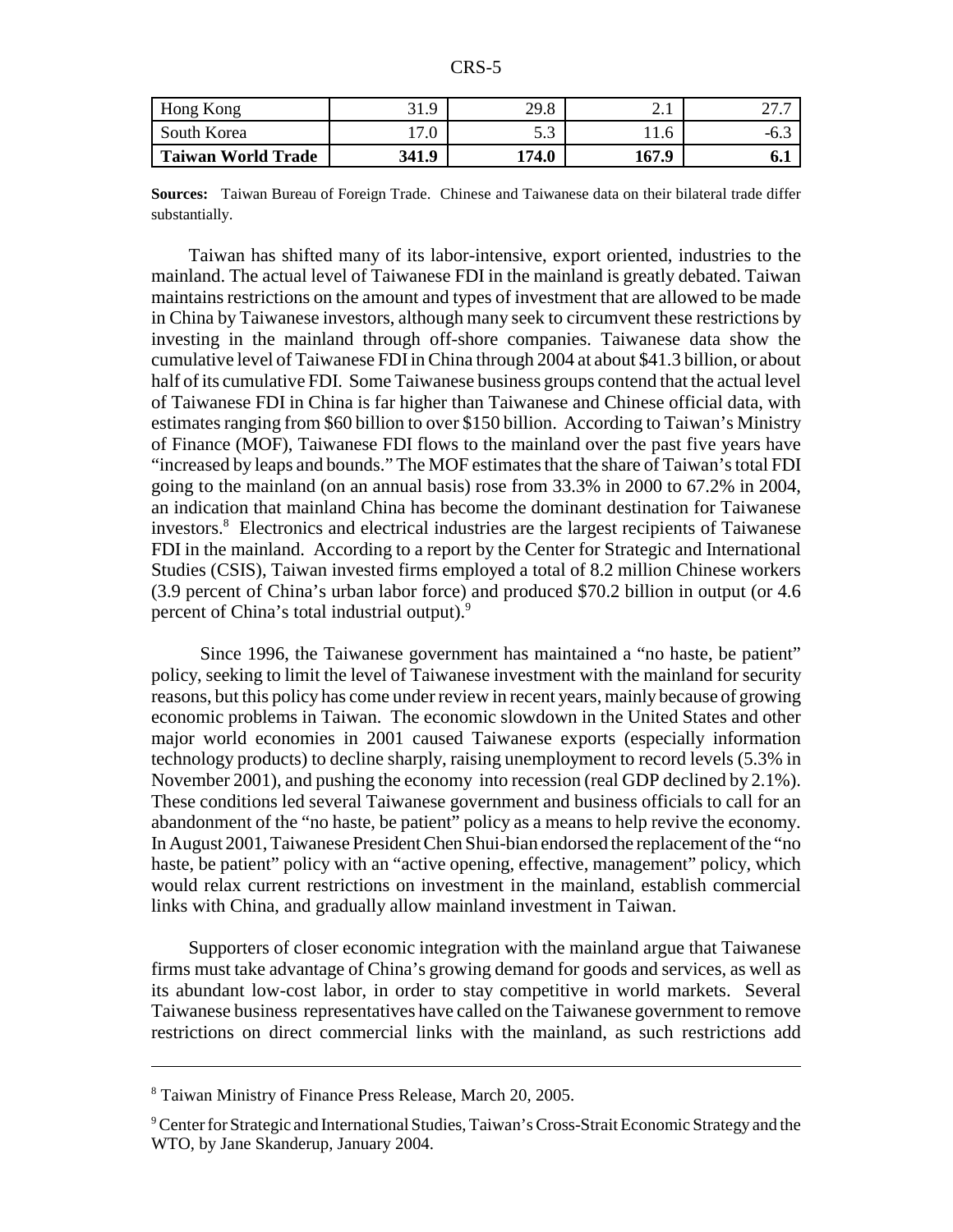significant costs to doing business with China.<sup>10</sup> Some supporters of normalized trade relations with the mainland have called on the Taiwanese government to negotiate an FTA with China. Many Taiwanese policymakers believe that closer economic ties with the mainland will help to stabilize the relationship and reduce the likelihood of a Chinese invasion. Opponents of closer ties with China contend that such policies will accelerate the transfer of Taiwanese firms to the mainland, leading to a hollowing out of core industries, and raising the level of unemployment in Taiwan. Another major concern is over becoming too economically dependent on the mainland and thus becoming more vulnerable to political pressure from China.

Chinese officials have indicated support for direct trade links with Taiwan, but have often predicated that support on Taiwan's acceptance of Beijing's "One China Principle," which states that Taiwan is part of China, a position rejected by Taiwan's government. More recently, it appears that Chinese officials have tended to avoid tying political issues to closer economic ties, perhaps in part in the belief that closer economic cooperation will advance China's goal of "reunification." However, cross-strait relations remain volatile. For example, on March 14, 2005, the Chinese government enacted into law its longstanding stated policy that it would use military force if Taiwan declared independence. The Taiwan government responded by announcing that it would slow down the pace at which certain industries are allowed to invest in China and the pace at which bans on certain imports from China are relaxed.<sup>11</sup>

Some U.S. policymakers have expressed concern that China may attempt to use its expanding economic power, and Taiwan's growing dependence on its economic ties to the mainland, to undermine Taiwan's autonomy. Some Members of Congress have indicated support for a U.S.-Taiwan free trade agreement (FTA) that would reduce trade barriers by both sides, thus boosting U.S.-Taiwanese economic ties.<sup>12</sup> Bush Administration officials have indicated support for such an FTA, but only after Taiwan first agrees to resolve various trade disputes with the United States, in particular Taiwan's inadequate enforcement of IPR, and trade barriers on telecommunications services, pharmaceuticals, and various agricultural products13 On November 29, 2004, the United States and Taiwan resumed discussions (after a six year hiatus) under the Trade and Investment Framework Agreement (TIFA), a forum designed to resolve major trade and investment disputes. Progress towards resolving current trade disputes being addressed

<sup>&</sup>lt;sup>10</sup> One study found that establishing direct trade links between China and Taiwan would boost GDP on both sides by 3% and increase trade by a total of \$10 billion. See Peter Chow, Francis Tuan and Zhi Wang, "WTO Accession and Economic Integration Among Taiwan, Hong Kong and China," *Pacific Economic Review* (October 2001).

<sup>&</sup>lt;sup>11</sup> Taiwan, Ministry of Finance press release, March 14, 2005.

<sup>&</sup>lt;sup>12</sup> Legislation was introduced in the  $108<sup>th</sup>$  Congress, H.Con.Res. 98 (Rep. Ramstad), expressing congressional support for a U.S.-Taiwan FTA. The bill had 69 cosponsors.

<sup>&</sup>lt;sup>13</sup> Some progress has been made on these issues, especially on IPR. The International Intellectual Property Alliance (IIPA) estimates that IPR piracy in Taiwan cost U.S. firms \$314 million in lost sales in 2004 (down from \$465 million in 2003). In a November 2004 press release, the IIPA stated that Taiwan had "made significant law reform and enforcement progress in 2003-2004," but stated that piracy "remains high" and that much work remains to be done." In January 2005, the USTR upgraded Taiwan's IPR status from "Priority Watch List" to "Watch List" in recognition of Taiwan's progress in improving IPR protection.